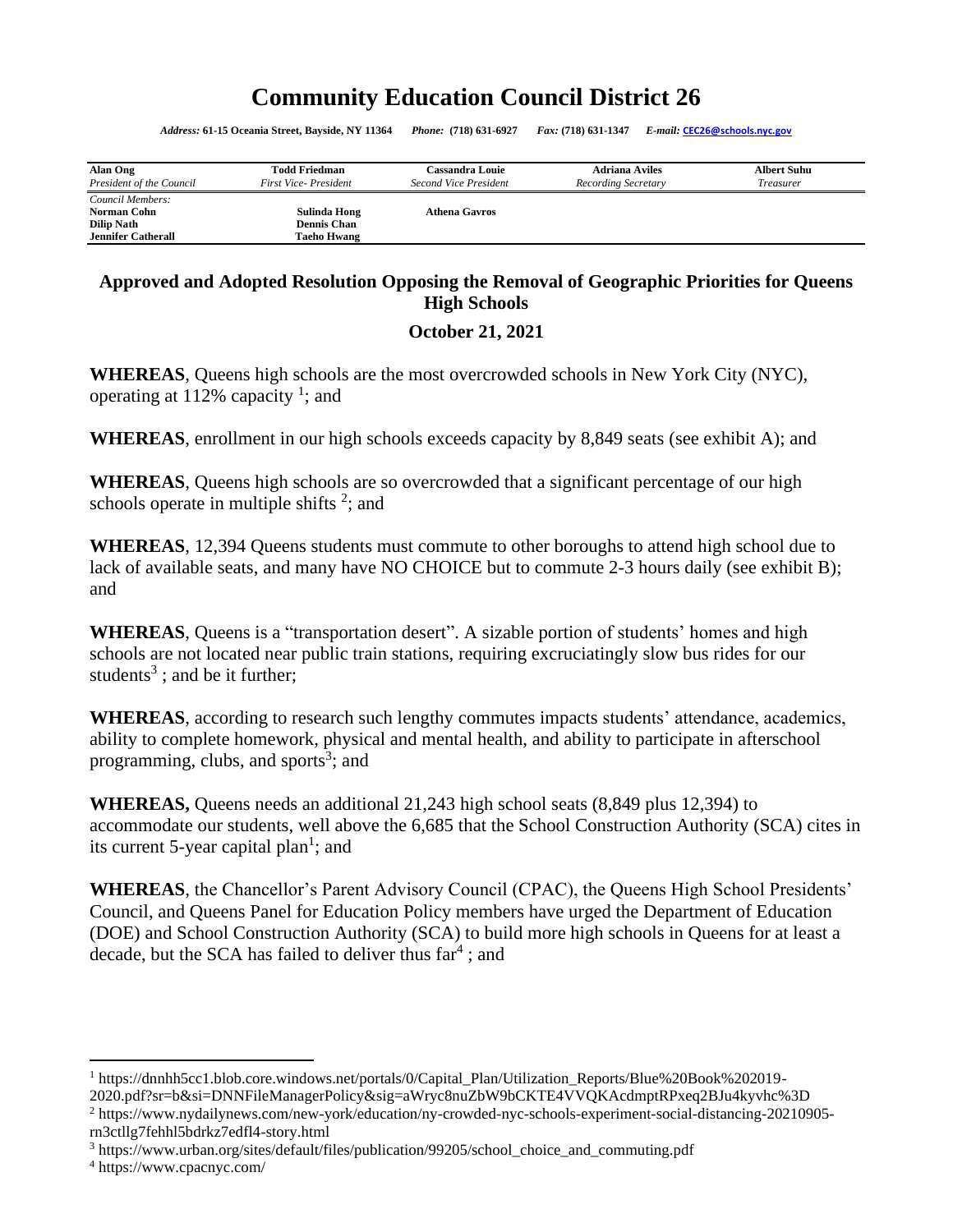**WHEREAS**, the SCA's current five-year plan calls for the construction of only 4 high schools with 6,685 seats to be completed by September 2028, meeting less than one-third of the current need and ignoring the ongoing construction boom in Queens<sup>1</sup>; and

**WHEREAS**, forcing even more students into overcrowded high schools and overcrowded subways and buses during the COVID-19 pandemic may put their health and even their lives at risk; therefore

**BE IT RESOLVED**, that the Community Education Council of District 26 (CEC26) opposes the removal of geographic priorities in high school admissions in Queens; and

**BE IT FURTHER RESOLVED, that CEC26 requests the chancellor to rescind removal of the** Geographic Priorities until such time the SCA builds new high schools with sufficient capacity to relieve overcrowding in Queens.

*CEC26 supports and thanks Queens High School Presidents' Council for their hard work in opposing the removal of geographic priorities for Queens High Schools.* 

*This Resolution was approved at October 21, 2021 Calendar Meeting by a unanimous vote by CEC26. CEC 26 Members Present:*

*Alan Ong, Dilip Nath, Jennifer Catherall, Adriana Aviles, Todd Friedman, Taeho Hwang, Norman Cohn, Dennis Chan, Sulinda Hong, and Albert Suhu.*